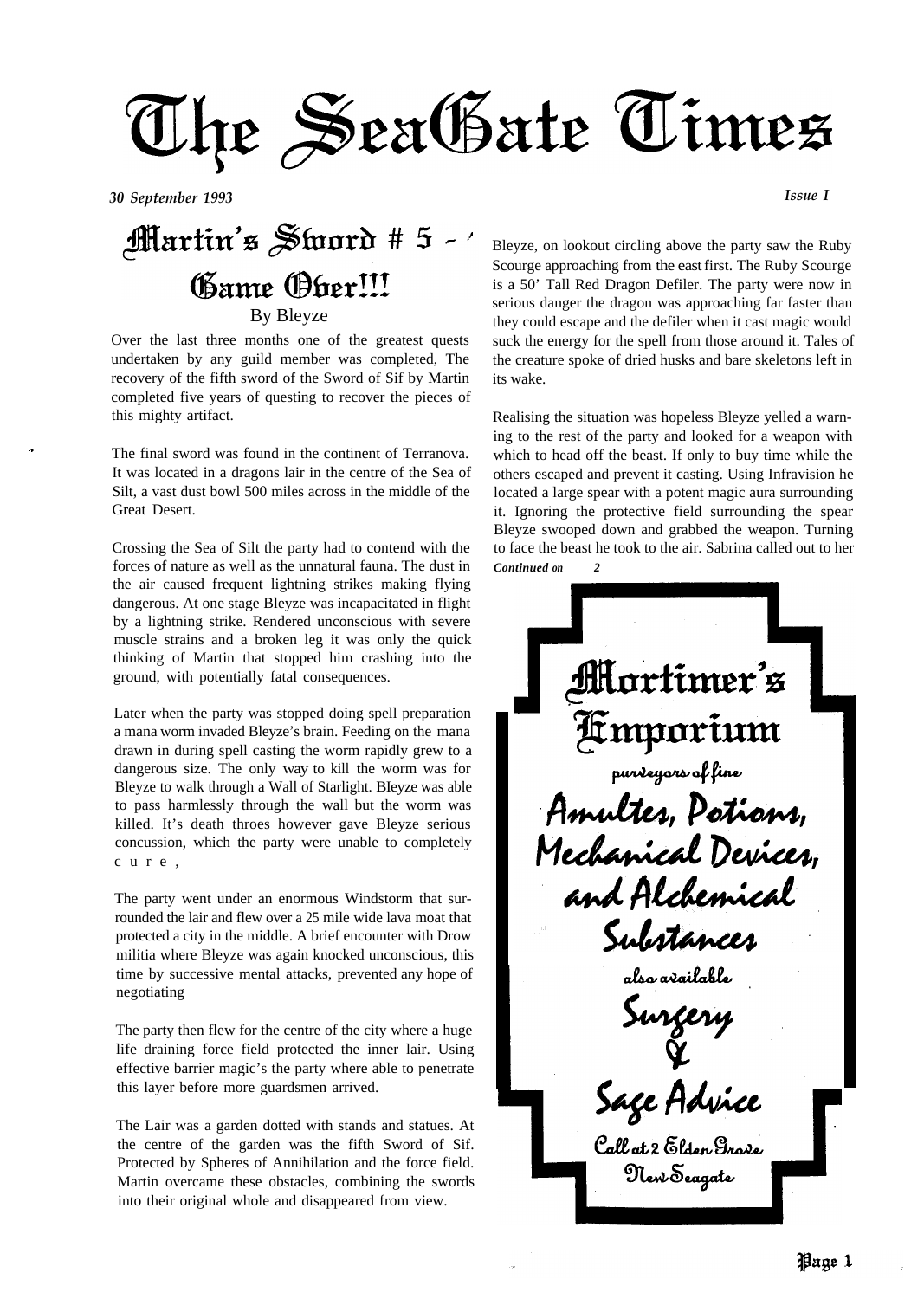#### *Continued from Page 1*

patron and a Rainbow bridge started to appear behind them. Bleyze charged the beast, rising rapidly to meet it head on, as the bridge behind started to solidify, the rest of the party were moving towards it. On the first pass Bleyze missed the beast drawing its attention away from the party. Then the beast breathed. Bleyze had been expecting this and had every protection spell the party could cast in preparation He felt the heat of the blast wash over him and was unaffected, then the sand that the beast also breathed struck flaying him alive. His bones stripped of their flesh falling in a gleaming heap at Serendipity's feet. Serendipity scooped up the bones and ran for the bridge with the rest of the party. The beast paused to mind probe Serendipity and let out a roar as she entered the Rainbow Bridge. The words were "Other Lands!!!"

Because of the intervention of the bridge the party were able to escape. At the other end of the Rainbow Bridge lay the city of Midguard where the Lady Sif resides. Martin was already there awaiting the arrival of the party and after questing for the sword for so long gave it back to it's rightful owner, the Lady Sif.

## Work Wanted

Two oddly clad men have recently been seen around Seagate asking for "Heros from beyond the Dead". We suspect they may be hiring a Guild Party.

Bold adventurers to EXPLORE newly discovered alternate PLANE. Search out and map the immediate environs, Locate good site for DUCAL CAPITAL. Apply Guderian, Runemage Extraordinare, Villa located some 7 miles North of Seagate. Employer ex-adventurer, hardy souls required.

Fairies have been spotted in the bottom gardens south of Seagate again. Last time a guild party investigated a similar occurrence, the party reported "Major Opposition". This latest occurrences of the Fairies, is undergoing further investigation. The auguries are at present unclear.

An anonymous person wishes to "encourage" a party to steal a crown whose owner doesn't want it any more. This is for the good of Alusia, to avoid it falling into the wrong hands (Don Carlos De Calatrava) AKA The Duke of Destiny. This adventure may take the party off plane.

A person close to the Guild has said "A group of Undead Drow, may be hiring a guild party". The person would not say what this party would be doing, where they are going, or the amount of pay involved.

The Guild is entering teams into the annual ARENAKAOS game. This year the competition is expected to be extremely intense, with an estimated prize pool of l,000,000 SP. Teams will be coming from as far a field as the 9th plane, to settle old scores.

A small party of Guild adventures are reportedly going to be heading south to Griffin Valley, in search of Griffins It is expected that the party will be away for only a few days.

## The Silken Meh

Guess what? AMBER is out of the closet! Was he ever in it you ask? Apparently there is a dwarf in a very deep mine up north who didn't know! "At last I can fulfil my hearts desire." sobbed the Big Guy. "I always knew he was camp as a row of tents."scoffed SABRINA. I guess it's party time at GARTH'S house tonight!

DIDO (The Little Strumpet) has been seen dancing naked around the alter AGAIN - can nobody get her to keep her clothes on?

LYSANDER is on the prow1 for a new hunk. "I just want to settle down and raise a family." she purred to me. Hang onto your trousers boys -This one's a man-eater Rrowwl!!!

That old reprobate NEROC has been tossed out of another flophouse after neighbours complained about the foul stench emanating from his room, "Everybody needs a hobby." he whined. Phewww...

Meanwhile over at the Fire College, BLAZE and FINBAR have been cooking up a conflagration of passion! These two are Hot, Hot, Hot!!!

SF and DILLENGER to wed!!! Yes, these two go back a long way and have finally decide to make it official. "Really it just seems to be the right time." gushed an obviously thrilled DILLENGER.

### **Question of the Week:**

Is YAZMO a man? How many times can you go into the wrong toilet and retain credibility? Eye witnesses required, send depositions to this column.

Well, gentle readers, that's all for now. Watch this space for titillating tit bits on what's down and dirty at the Guild. (Apart from UGH-BASH that is!)

Last Word - Is that SILVERFOAM a Major Spunk Rat or what!!!

## How To Make **Amarben Armour**

Take 3 plump dwarves, skin &cure the hides (as you would with cows or hobbits). For breastplates, remove head, arms & legs cut around neck and arms until comfortable. Boil in oil for 3 hours. With 'Fireproofing' cast upon yourself don hot dwarf torso, fit comfortably and allow to cool. Dwarf hide will cool rigid. Repeat for arms and legs (this is what you need the other two dwarves for). Engalton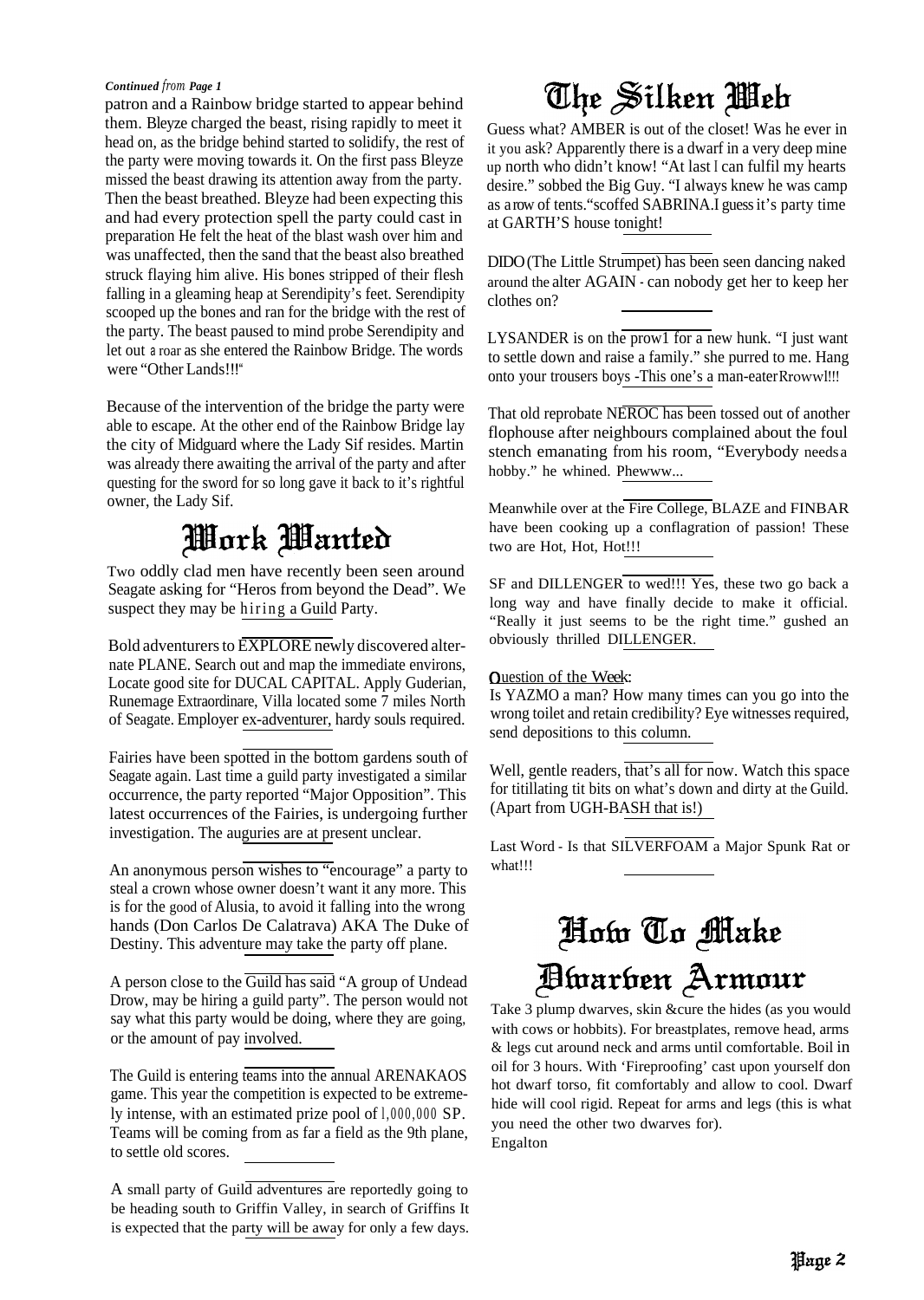

Our party, led by Engalton, a Namer of muddling ability, were contracted to remove from this valley a small army of Dwarves. The valley is owned by a deviant form of Necromancer, but then there is nothing new in that. We were told that some 6 months previously the Necromancer had paid them something like 50,000 SP to go away. The Dwarves had taken the money and used it to raise a small horde that we are suppose to evict. The Necromancer has a henchman who appears to be some sort of Dark Celestial/ Assassin, who has calculated the numbers of Dwarves at being between 100 and 200. I would have expected more from a person so devoted to skulking and looking so menacing but that is another cross it appears to be my lot to bear in this Valley of Tears.

Allow me to introduce myself, gentle reader, I am Blackrod, Rune Mage, and I have the honour to scribe this humble journal for the greater edification of the Guild and all those who may follow me in the the study of that most glorious subject, Runes. Our party contained Shoka, a doughty warrior Orc, Seidarr, a Necromancer Orc, who apart from having odd plates of bone covering his body, was that rarity, an Orc with a plan. He also possessed the cleanest pair of haels I've ever seen. You can shave with them. Engalton's servant, a Shadow Weaver, was also with us, but I fear his name escapes me. I find it so hard to keep track of the lower orders. Nevertheless, if one waves imperiously, and keeps one's request simple, using sign language where necessary, he seems an adequate servant. Shinji, a Wiccan mage, also attended us and seems quite useful if a little abstracted. A Solar mage was with us, for those who care for such things. Oh, and so was Stoat.

The Necromancer kindly gave us a skeleton and a bone with which to point it. I determined through mighty and arcane magic that that the Necromancer and the Nightblade had unusual aspects. The Nightblade was death aspected and the surprise nearly killed me. The Necromancer however managed to defeat my detection. This raises the questions of why anyone would care to do so and how they managed it?

Stoat whom I have mention before, and probably at too great a length, decide to proceed to ask endless questions on ground already covered and passed off those minor snippets he may have gained as mother lodes of information. I gradually aged, waiting for it to end. Eventually he did something, we all climbed aboard a carriage made of drawn by skeletal horses. We enter the forest and moved towards the plume of smoke we had spotted.

When we found a likely looking camp, we set up for the night. As we did so, Stoat kindly donated his time in instructing us in "Silent Tongue". Apparently, this is a sign language developed for those interested in subterfuge. I was immediatley struck by the irony of Stoat being so skilled in something that revolved around keeping ones mouth shut. At any rate, he proceeded to instruct us in various symbols until he struck upon one which seemed to indicate no other thing than affirmed involvement in the "Solitary Vice." Engalton and I strived mightily to repress ones convulsions but it was to no avail, he and I collapsed upon the earth, laughing. At odd occasions I remember this moment and begin laughing again. Usually when I look at Stoat. Stoat merely galnces around with haughty distain.

Later on that night I set up a Rune Ward. Stoat decided he didn't want to be within the warded area and said he would sleep outside in the forest. I could care less, but now that I think on it, it seemed to me that he leapt on the Rune Ward too quickly, almost as if he were looking for an excuse. Could our harmless and mirthful suggestions of the "Solitary Vice" have a foundation in truth. I must see if I can get a look at his palms.

Without going into embarassing fol-de-rol, I will briefly note now what took Stoat two and a half hours to relate, but let me say right now that he is without doubt a burden to our race, and if he should die it would be of immeasurable benefit to our gene pool. I only pray he has not yet bred.

- He has the ability to send mental messages to anyone who contributes an Endurance Point.

- He has a breath weapon. (Fire, believe it or not, not tedium as I expected.)

- He has a Cloak of Blending.

- He suffers from sporadic impotency. When not impotent, he suffers premature ejaculation.

I don't know why this was shared with us, gentle reader, but believe me, you got off lightly.

Engalton, Shoka and oh blast whats his name the servant decided to be part of this mental network. I refused to be part of such a thing with Stoat. Over the days, I had noticed that the wildlife was becoming scarcer, and what I did see had a traumatised look in its eyes. I hoped they have been frightened by large preditors or even Dwarves. I resolved to keep an eye on Stoat and not let him get too close to me.

The next day we walked to the edge of the forest where we would wait till nightfall. Then a Witchsight spell would be cast on me and Shinji would Instil1 Flight on his carpet and we would reconnoitre the Dwarven encampment. This didn't happen. Instead Shinji flew ahead to reconnoitre for the reconnoitring party. Don't ask me why, I'm just the scribe! He returned somewhat later, badly wounded. He had found the place! It was fortified by wooden palisades with a hundred meter killing ground cleared around it and nestled up against a rocky escarp-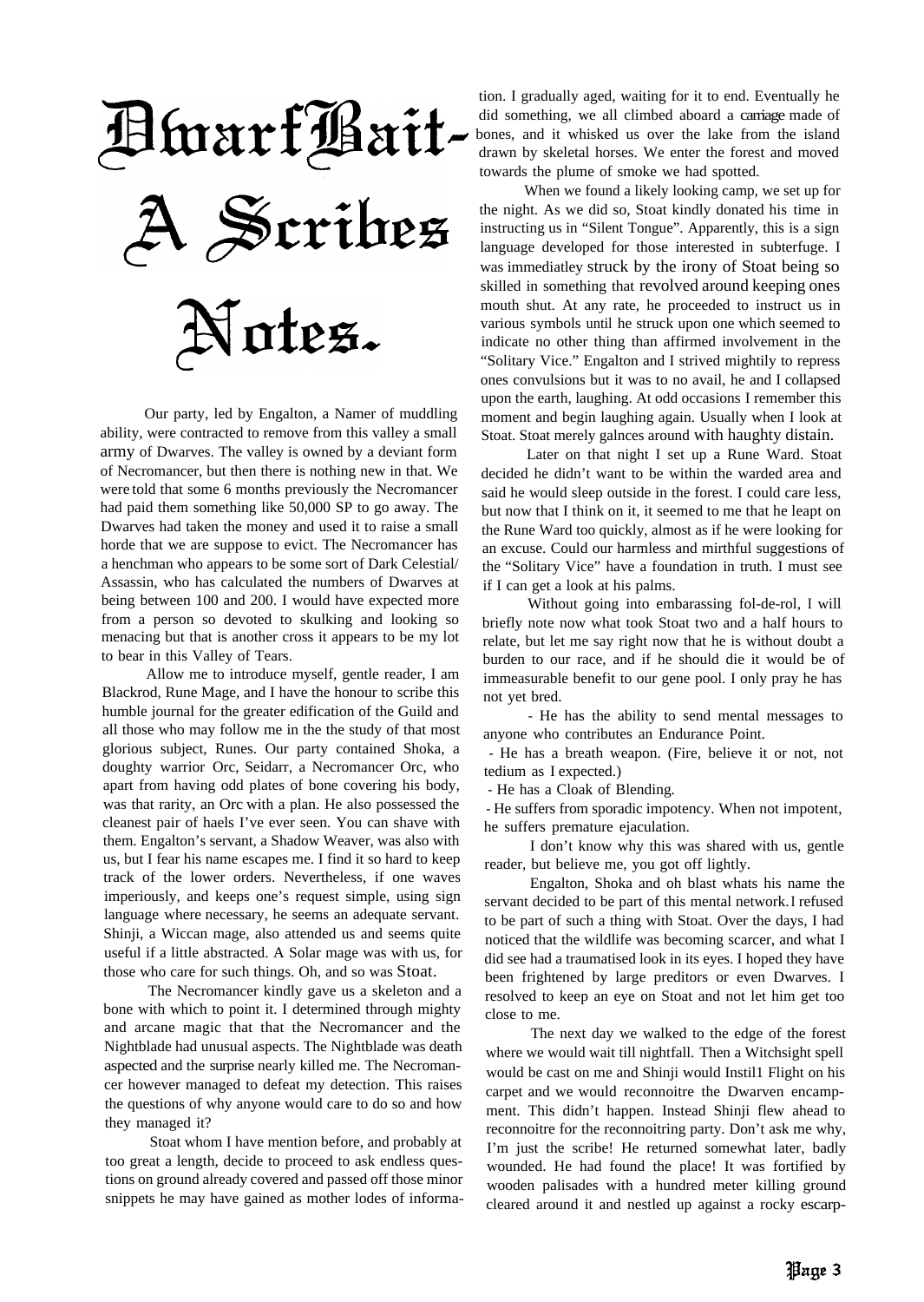ment. There was a trench running outside the wall. Oh and a very large Eagle had attacked Shinji while he was flying about, greviously wounding him. He fled into the forest to escape and then flew away from us and then doglegged back. He collapsed upon landing.

Sometime later Shoka and Stoat discovered that the scarp above the mine opening was defended. We decided to move closer. We found a small hillock and set about fortifying the place with traps and my illusionary pits, rocks and scrub.

While Shoka and Stoat were off scouting we were attacked by a Troll. I am still at a loss to understand why this happened. In theory, when we saw a troll, or indeed any big nasty thing, we were suppose to hide in the illusory brush. However, for reasons known only to himself, Engaltons servant stood up and said - in Trollish "Hey Troll, Fuck-Offski!!!". Surprise, gentle reader, could be said to be the least of the emotions passing through the minds of the rest of us. Nevertheless, we just managed to fight it off and it fled us. Seidarr showed us his heels during this time, and Shinji ended up as a mouse. Stoat, returning, somehow managed to kill it when it had been dropped, with a dagger about which he said little, but attempted and miserably failed a mysterious elan. In any case the recce party told us that the Dwarves had dogs with them, which filled us all with dread. Well, just me actually.

We returned to our camp and I set up a Rune Portal back to the Guild. This was actually specifically forbidden us by our employer, however I decided we wanted a quick way out. Then I went to Engalton, taking him aside and told him that I had not created a Rune Portal and even if I had the Rune Portal would not be that particular Runestick, innocuously stuck in the ground there. Engalton thanked me for this full and frank disclosure of my activities. Long did we argue about what we should do. Stoat wanted us all to move into the forest where we could hide from the Dwarves for we had seen the large Eagle and believed they would soon know where we were. However I believed that a move away from our fortified position and the Rune Portal would reduce our escape chances and play into the Dwarves hands. In the end we stayed on the hillock and I set up a Rune Ward.

Here ends the Scribe notes of the late Rune Mage Blackrod.

#### Scratch's Scribe Notes

I have taken over the job of scribe, because I'm sick of peeling potatoes. Join the Guild, they said, see the world, they said.

The party returned in dribs and drabs to the Necromancer's Castle. Apparently the party had been attacked by a Dwarves in a pincers movement, and a Fire Mage providing artillery support with Fire Storms spells. The Rune Portal was inoperative for some reason, however every-one except a Solar Celestial mage were Unseen, after the first attack Seidarr fled exhibiting a degree of courage for which he was famous. Stoat was in the forest, lurking they say, although I did hear someone whispering

something about the "solitary vice". The hillock was defended by Engalton, his servant, Shoka, Shinji, and Blackrod. Shinji backfired badly while trying to cast a spell and Engalton's servant was killed by a crossbolt. Blackrod killed one, feared three and was killed by a crossbow bolt. At the same time that Blackrod died, Engalton who had been dropping Dwarves like it was a hobby, used an item that summoned extra-planar assistance. The result was that when Bathin, the lessor of Blackrod's soul arrived, so did a minion of Hargenti. The dwarves, who had everything their own way until then decided that if discretion wasn't the better part of valour, it was a reasonable biggish bit and not to be sneezed at. They retired from the field muttering about bathing in holy water. Engalton and Shoka didn't want to talk about their conversation with the demonic entities, which makes you think, doesn't it. Stoat bravely poisoned some dogs.

When everyone turned up, the plans suggested were:

1) Lets go back to the guild and get someone really tough to help us.

2) Lets observe the dwarves.

3) Lets try and find their supply line and cut it off.

Stoat wanted to be released from his contract and rehired at of the rate as a mercenary. Which, when the legalistic bumph is cleared away means; at a cost 2,500 silver he would be exempt from the contractual limitations everyone else operated under. I strenuously objected debating long into the night and expressing my passion in this regard by throwing myself to the ground and kicking my heels into the carpet.

My feeling was that if we were contracted to preform a job all of us should be equally obligated, and if he felt it too dangerous, he should leave. Interesting, when it looked like this might happen, the Nightblade moved to restrain Stoat. I think we may have severe difficulties serving the conclusion of our mission.

Engalton's servant was resurrected back at the Guild and seemed none the worse for wear. However Shinji seemed not to know who he is. I had best mention that Engalton had been laid low as a result of some sort of mental network. This happened when his servant died and he was engaged in combat. Stoat had forgotten this trifling effect when suggesting setting up his network.

May fear were realised when the Necromancer told us that he had insinuated a subtle poison into a potions of protection from magical fire we had taken. Since he was the only one who could provide us with the antidote it behooved us to fulfil our contract or die expensively. Stoat, who had once again wandered off to do whatever it is he does by himself returned and brought with him news. He told us that he had spoken to the Nightblade Shadowspawn about wanting to end our employment. When he was rebuffed he was attacked, his soul was ripped out of his body and placed in a gem. (Here, dear readers I was put to the test of keeping a straight face). Stoat demanded that we return to the Guild and mobilise the full force of the Guild strenght against our employers. Not even my powers of self-control could prevent gales of laughter (admittedly. slightly hysterical) from erupting at the thought.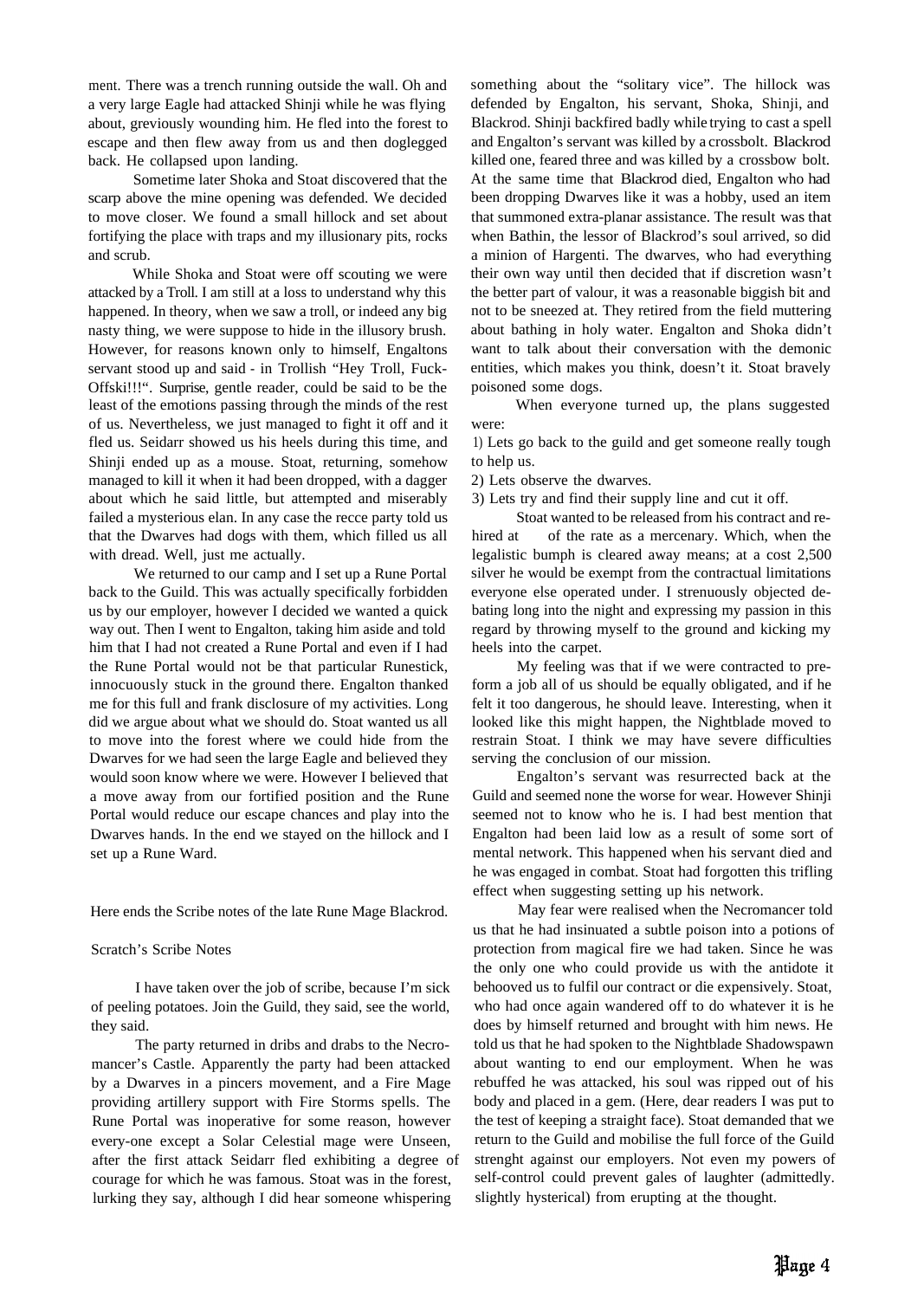We did decide to return to the Guild, anyway, to buy such magical ordnance as we could, and I believe Engal ton wanted to resurrect Ptolemy, his servant. We returned, making use of a Rune Portal, and once there, had ourselves examined by the best Healers and Namers we could find. (Lysander). Apparently no antidote could be provided in time, and so we resolved to buy as much magical ammunition as we could, with the high and selfless aim of blowing the pojees out of the Stunties, with the secondary goal of taking out that unshriven meddler with the dead if we got an opportunity. At the Guild Engalton was invaluable to our cause. Was it his winning good looks and personal charm, was it his air of quit competence, was it the way he shot people with a crossbow at the drop of a hat. No, dear Reader, it was his apparently boundless hoard of cash.

After filling up a trolley with adventuring necessities, we returned to the Necromancer's valley. Stoat decided to sulk at home. I gave him the name of a good undertaken and offered my services in drawing up his will, but he gratefully declined my generous offer.

Know, dear Reader, what we only discovered through dangerous investigations. The dwaves would require reprovisioning in five or so days and the only reasonable way they could enter the valley was through a narrow pass. At least that's what Shadowspawn said when we asked him.

We created a safe place above a small river in the pass itself, and camouflaged it carefully. There, we set up traps and an ambush of horrifying dimensions.



To sow confusion on the bearded little runts, we planned to attack the dwaves at their encampment by means of a dawn raid on their position on the scarp. Shadow wings were cast on all members of the party and we flew in battle formation against the barbarian dwarfs menace. I, naturally, led the party, with Shoka and Engalton at my wing. Seidarr and Ptolemy were somewhat to the rear. No, they were at the rear. They, may even have been flying away.

Soon the party all the party, came into sight of the ridge where the evil little buggers had dug themselves in. Alusia itself seemed to shimmer when the party acting as the highly trained unit they had become over the course of this adventure, triggered invested trollskins. Of course the shimmering could have had something to do with the horrible wine Engalton bought really cheap at Seagate. In any event, my trollskin failed to work. This only slightly discomposed me, and once I stopped screaming, I calmly looked for the softest pile of rocks I could see on the onrushing rocky scarp, wondering all the while if I would ever get to the point where I could clear the Shadow-wings spell.

We could make out two ballistae on the scarp and while we were wondering if they were dwarfed, the question was resolved for us. The first ballista bolt went horribly away and landed in the fortified camp below. We indicated our sympathies with our middle fingers. Engalton was slightly grazed by the second bolt, but the enormous forces with which it flew was such that although it skidded off his armour, he was thrown across the sky in a tangle of limbs and wings. For a moment we believed he would pull out, but he went into a tailspin, and when he started to trail only black smoke, well we know it was all over. I believe the seventy foot long shallow trench he crested has become something of a tourist attraction, administered by Space god cultists.

Shoka, Joshua the Start mage and I landed together. Shoka wanted to know why I was kissing the ground and I explained that it was a ritual of great personal and religious significance and that I wasn't at liberty to discuss it. Ptolemy landed next to Engalton and forced healing potions between his jaws. This was not as hard as it sounds, since each jaw was three feet apart. Seidarr landed so far behind everybody else that there is some doubt that he was in the same geographical location, a matter we intend to take up with the cartographers Guild. Shinji had been flying a large heavy rock thanks to an instilling flight spell, and dropped it above an elevator arrangement the dwarves had rigged up, smashing it to kindling. I triggered a Wall of Stone to give us a secure position from which to fire, while Shoka shot at the dwarves on the ballistae. Then I triggered a Quickness covering myself Shoka and Joshua. Not wanting to bore you with tedious detail, dear Reader, and however much you tug at my sleeves for stories of the glorious feats of Scratch, and his useful assistance, I will pass on to the latter phases of our engagement with the dwarves on the scarp.

We had managed the dwarves and Engalton had been healed by the ministrations of Ptolemy and Seidarr. At this point, three more dwarves under the effect